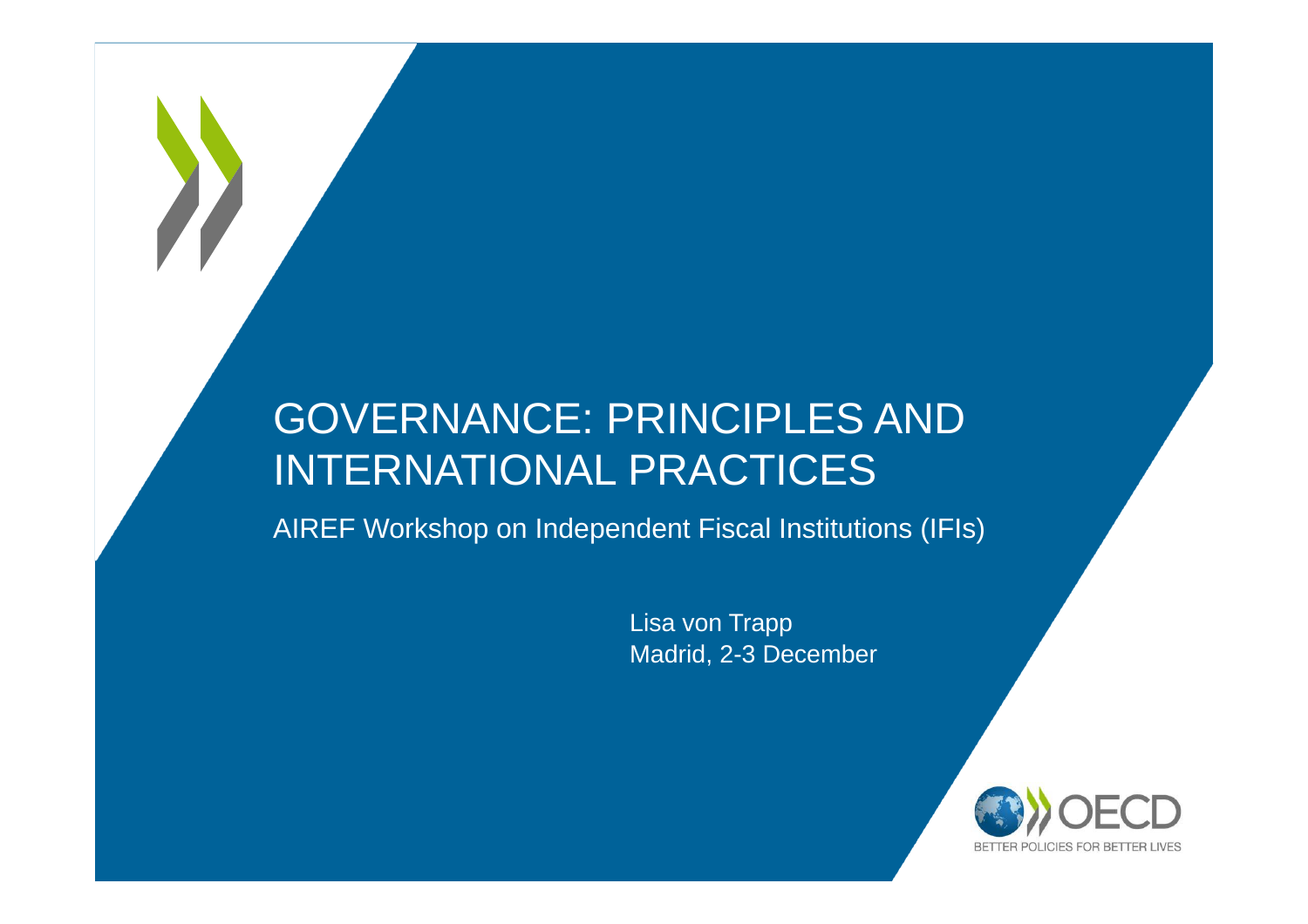

- Principles why now?
	- Growth of IFIs in OECD Member Countries
	- PBO Network
- Developing the Principles
	- $\mathcal{L}_{\mathcal{A}}$  , and the set of the set of the set of the set of the set of the set of the set of the set of the set of the set of the set of the set of the set of the set of the set of the set of the set of the set of th Consultation process and research
	- Building on common values, meeting common challenges
- Overview of the Principles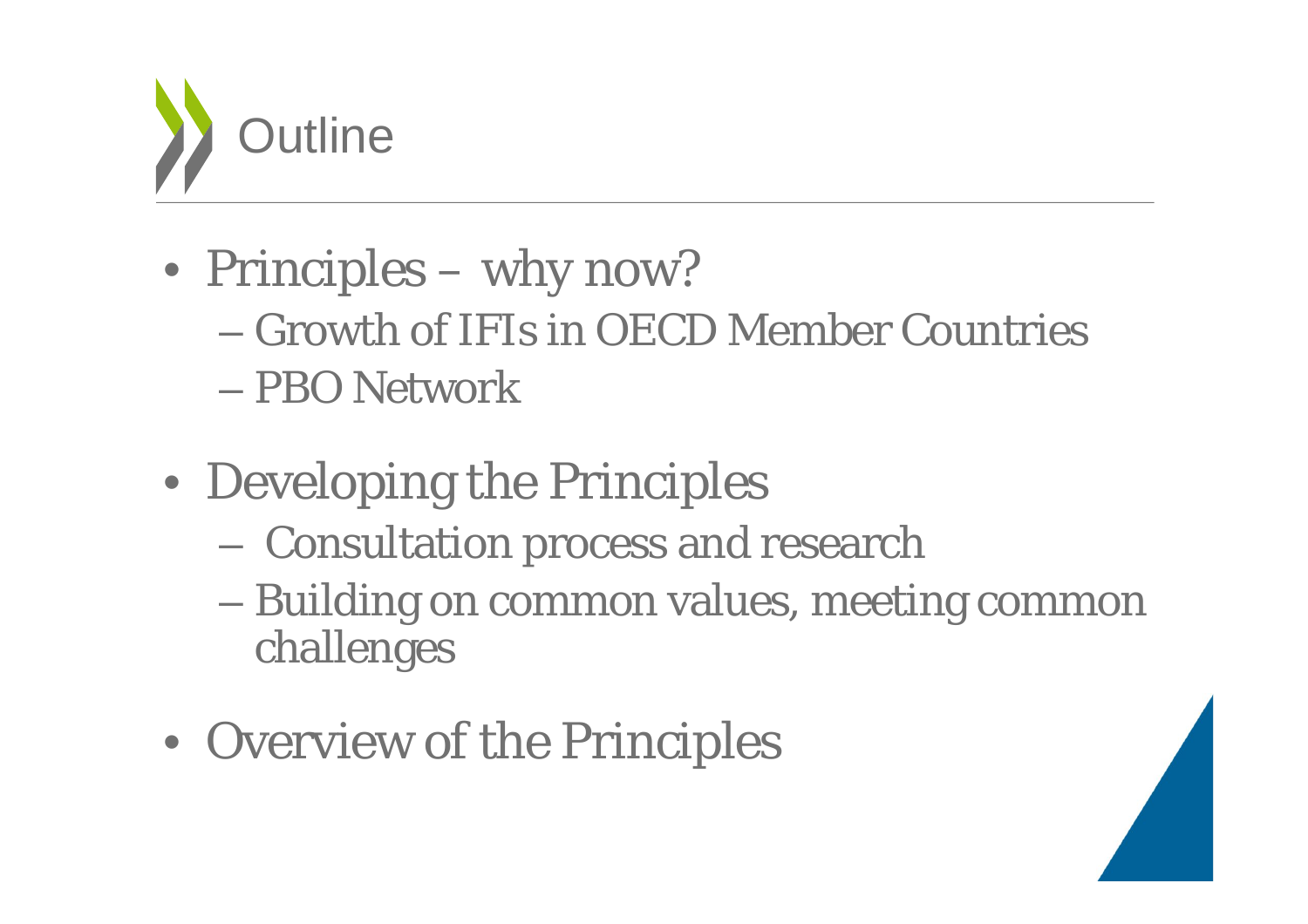

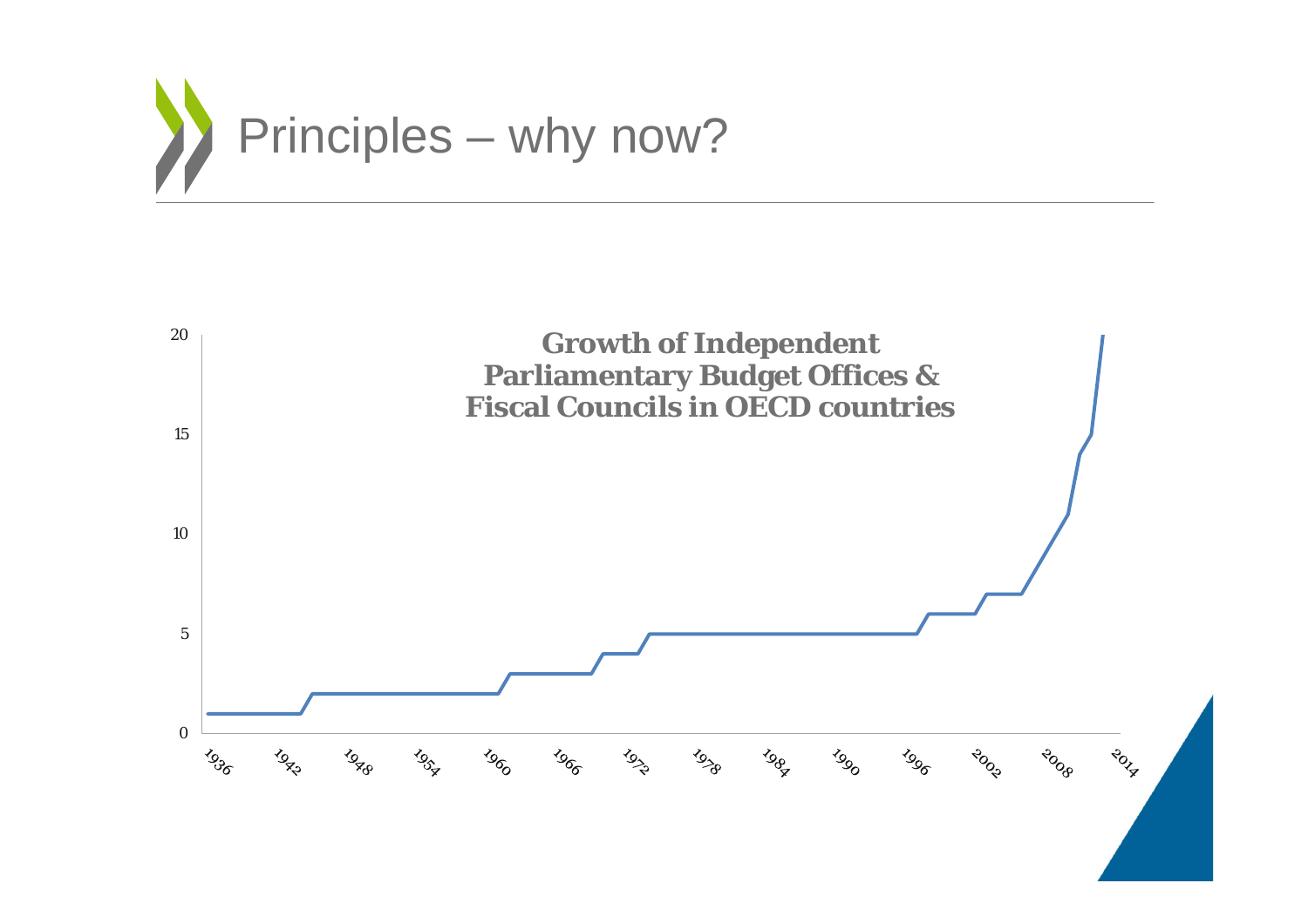## OECD Network of Parliamentary Budget Officials and Independent Fiscal Institutions (PBO Network)

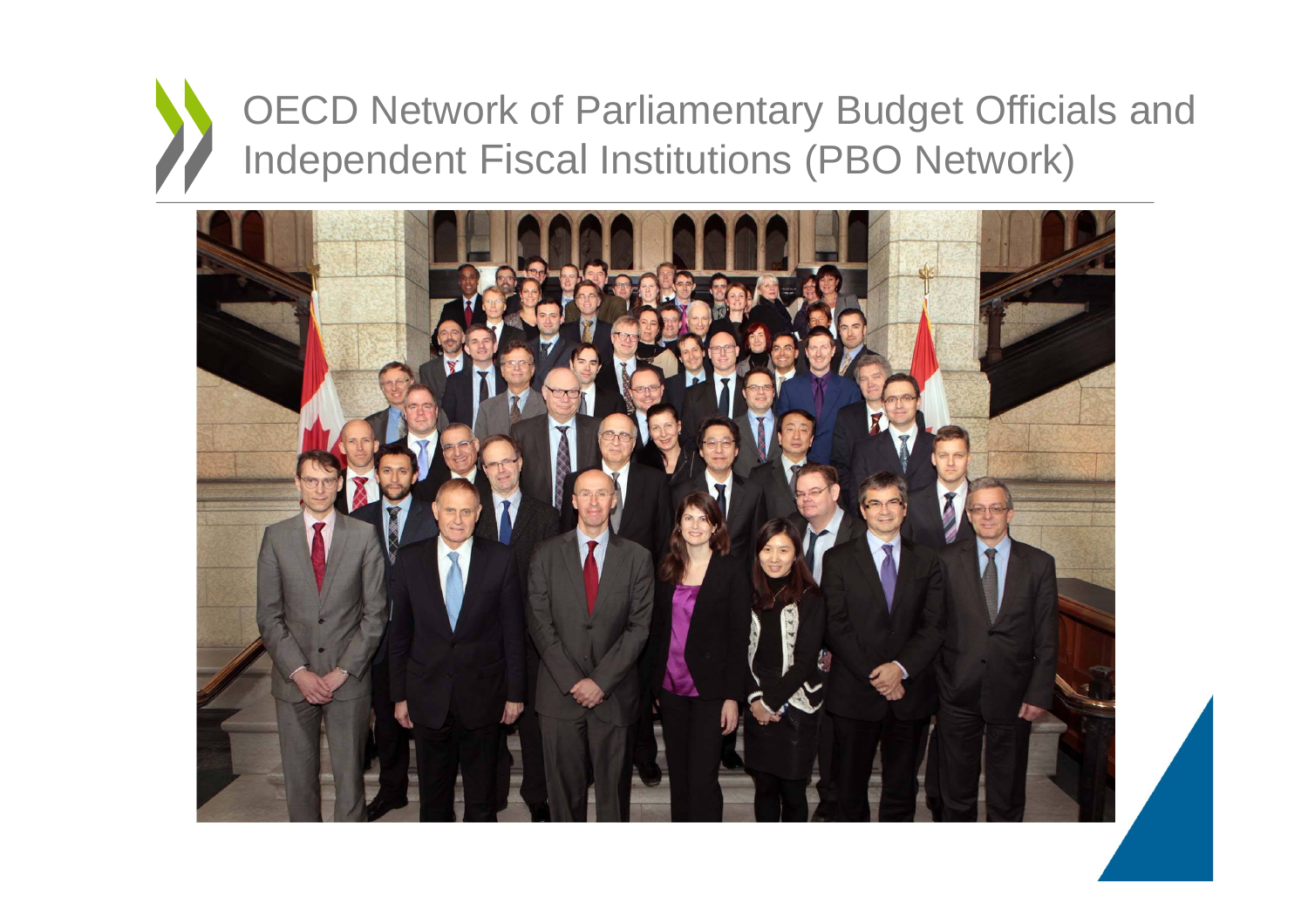

- Debate substantive budgeting issues.
- Share practical experiences on working methods.
- Profile new institutions/ significant changes in the mandates of older institutions (*case studies*).
- Identify good practices/ standard setting (*OECD Principles for Independent Fiscal Institutions*).



 $37.85$ 

**Recommendation of the Council on Principles for Independent Fiscal Institutions** 

February 2014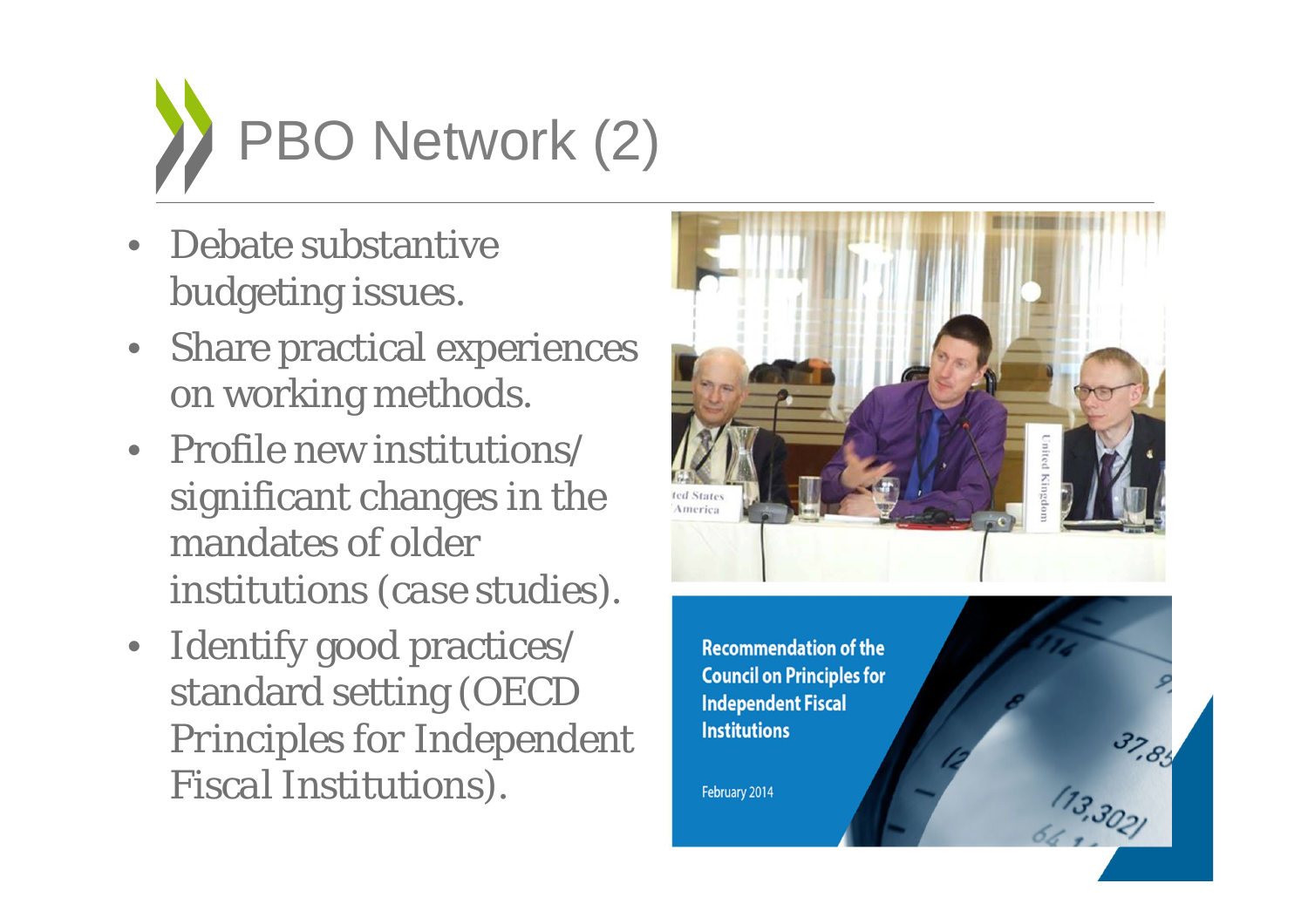Developing the Principles: Consultation Process and Research

- 2011 Annual Meeting PBO holds first discussion on developing good practices for independent fiscal institutions (background paper Kopits, 2011)
- Tasked OECD Secretariat with developing Principles.
- Formed High-level Reference Group of heads and deputy heads of IFIs.
- Launched study of IFIs in 18 OECD countries
- Drew on existing OECD analysis on establishing and operating independent parliamentary budget offices, 2011 survey of PBO members, as well as other research Debrun, 2009, Haggeman, 2010 and Calmfors and Wren Lewis 2011.
- And informal consultation with staff within the OECD and other international organizations - EC, IMF.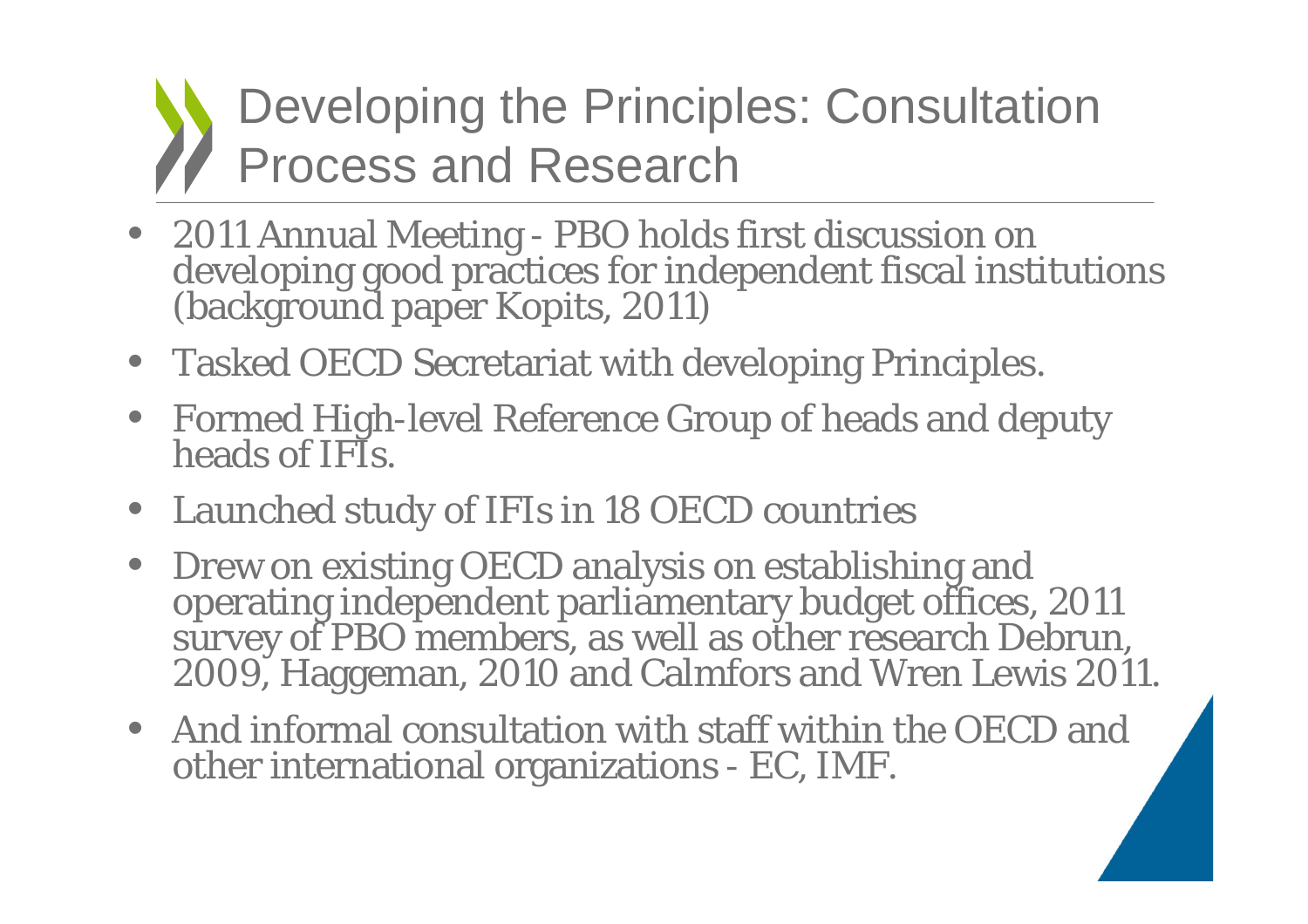# Developing the Principles: Consultation Process and Research (2)

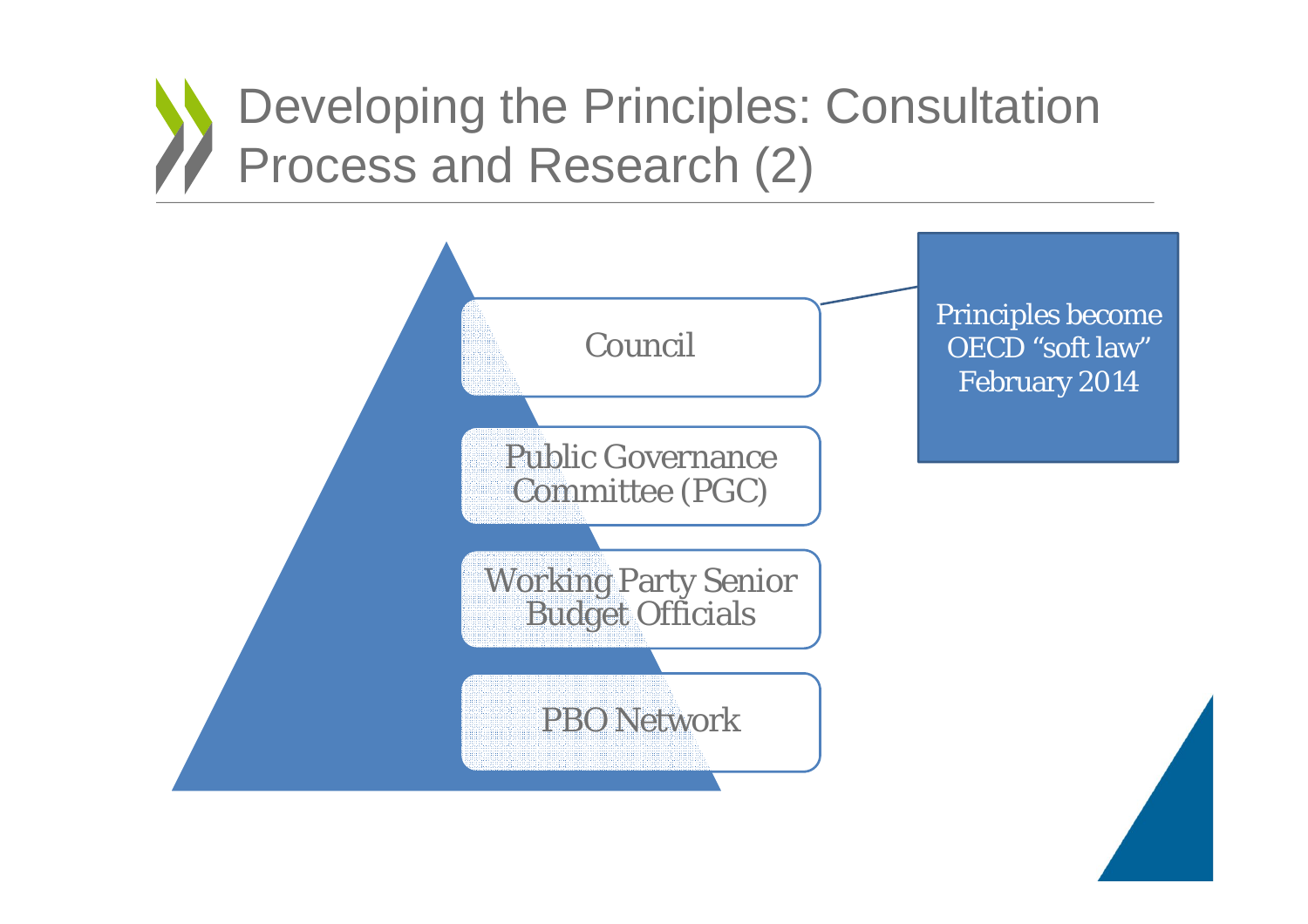

Developing the Principles – Building on common values, meeting common challenges

### • **Values**

Independence; non-partisanship; transparency, accountability; technical competence

# • **Challenges**

capacity constraints; access to information; communications (media), guaranteeing independence ; demonstrating non-partisanship and technical competence; ensuring long term viability; assessing impact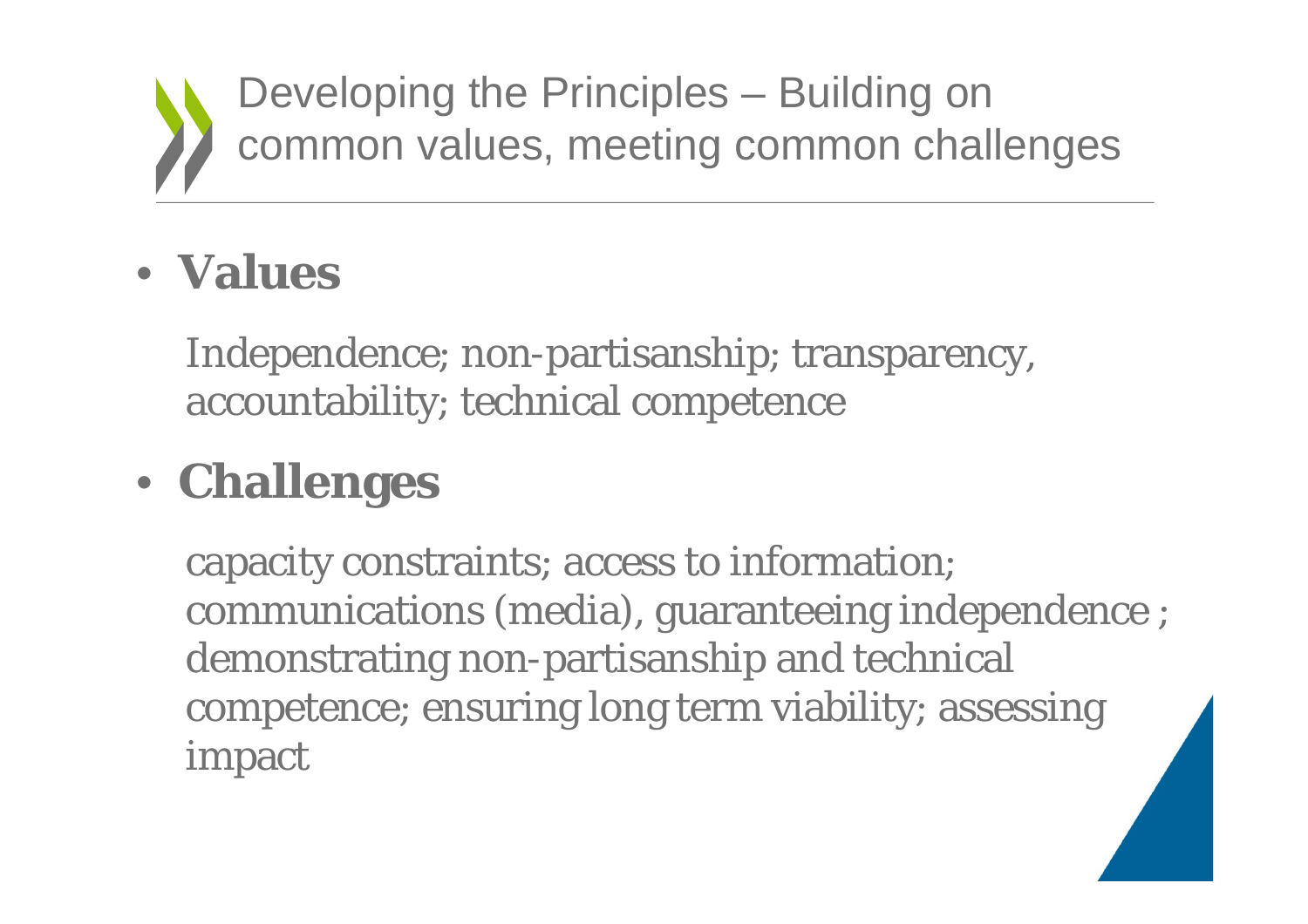

## 22 Principles covering:

- 1. Local ownership (1.2-1.2)
- 2. Independence and non-partisanship (2.1-2.6)
- 3. Mandate (3.1-3.3)
- 4. Resources (4.1)
- 5. Relationship with the legislature (5.1-5.2)
- 6. Access to information (6.1-6.2)
- 7. Transparency (7.1-7.4)
- 8. Communications (8.1)
- 9. External evaluation 9.1)

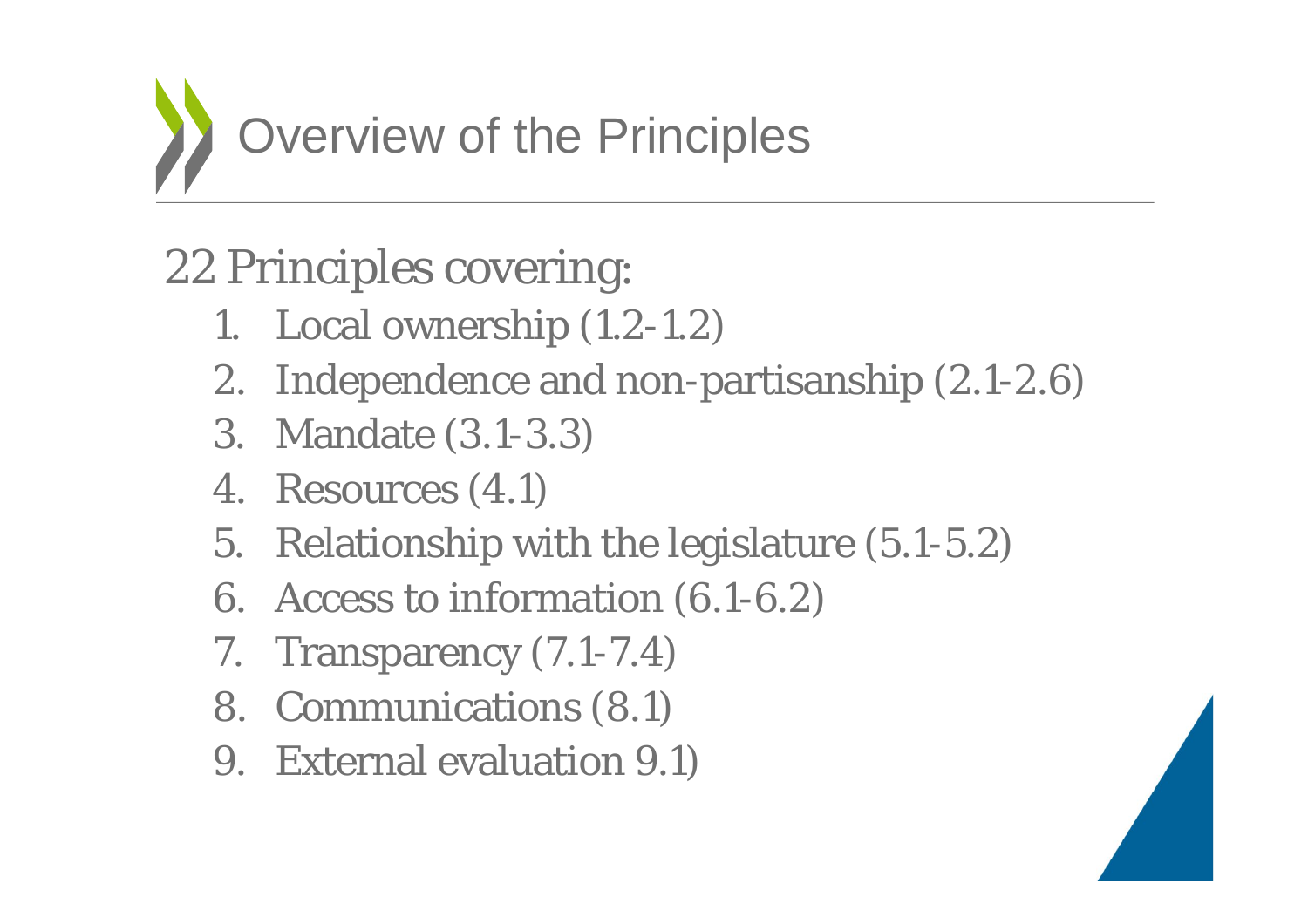

- Not artificially imposed or copied from abroad.
- Taking into account:
	- Local needs
	- capacity constraints
	- -- country's legal framework
	- political system
	- -- budgeting culture
	- specific issues institution is trying to address
- For example, in Spain, highly decentralized, EU requirements…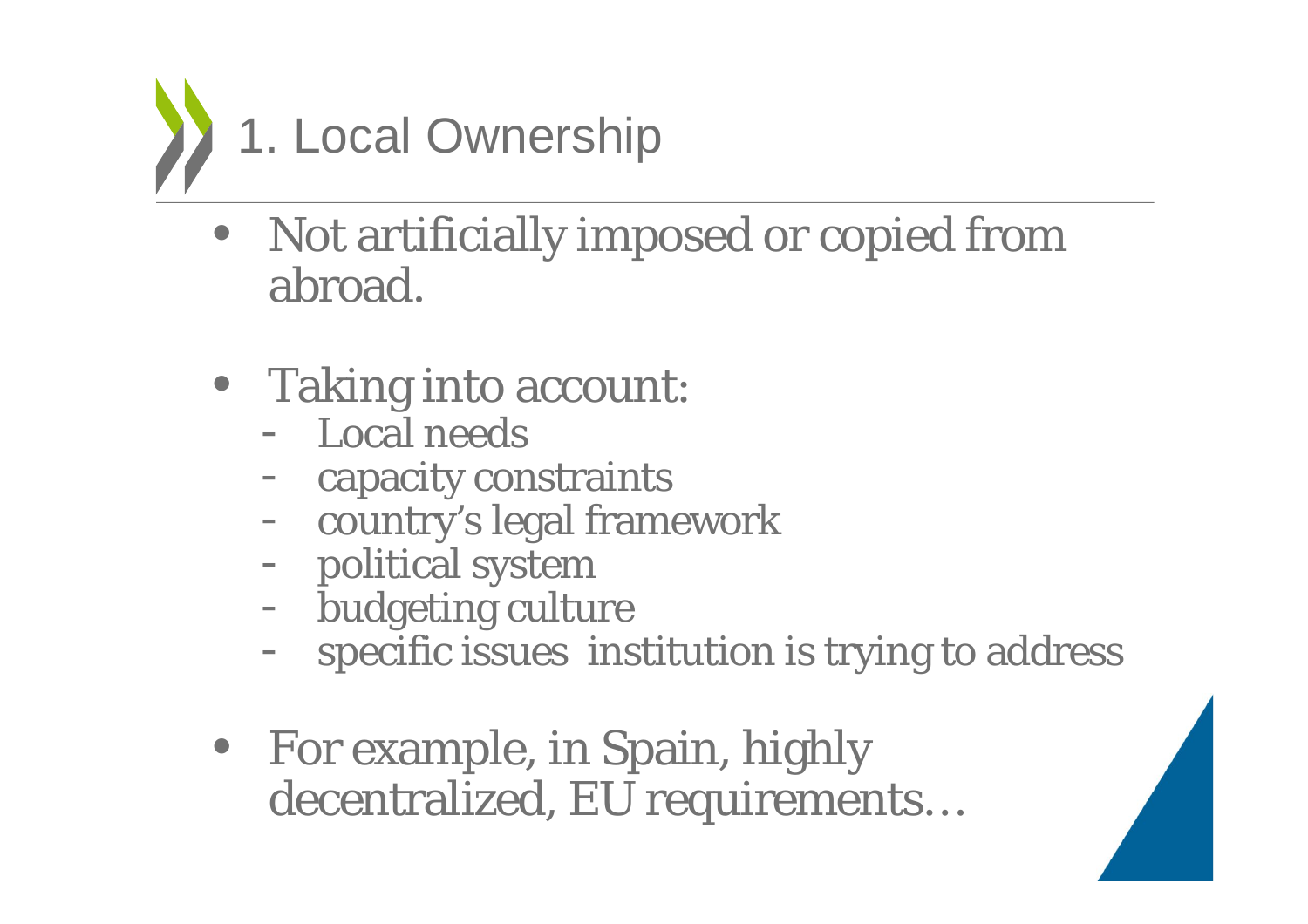

| <b>Key elements</b>                                                                                                                                                             | <b>Spain</b>                                                 |
|---------------------------------------------------------------------------------------------------------------------------------------------------------------------------------|--------------------------------------------------------------|
| "favours that IFI be precluded from<br>normative policy-making responsibilities to<br>avoid even the perception of partisanship"                                                | ?<br>(majority of IFIs in OECD area, but some<br>exceptions) |
| Leadership selected on the basis of merit and<br>technical competence; qualifications made<br>explicit; proven competences in economics,<br>public finances, and budget process | $\checkmark$                                                 |
| Clearly term lengths; number of terms; causes<br>for dismissal. Optimally term independent<br>of/spanning beyond electoral cycle                                                | $\checkmark$                                                 |
| Remunerated; full time (with some exceptions)                                                                                                                                   | $\checkmark$                                                 |
| Leadership full freedom to hire and dismiss<br>staff in accordance with applicable labour laws                                                                                  | $\overline{\phantom{a}}$                                     |
| Staff selected through open competition based<br>on merit and technical competence                                                                                              | $\checkmark$                                                 |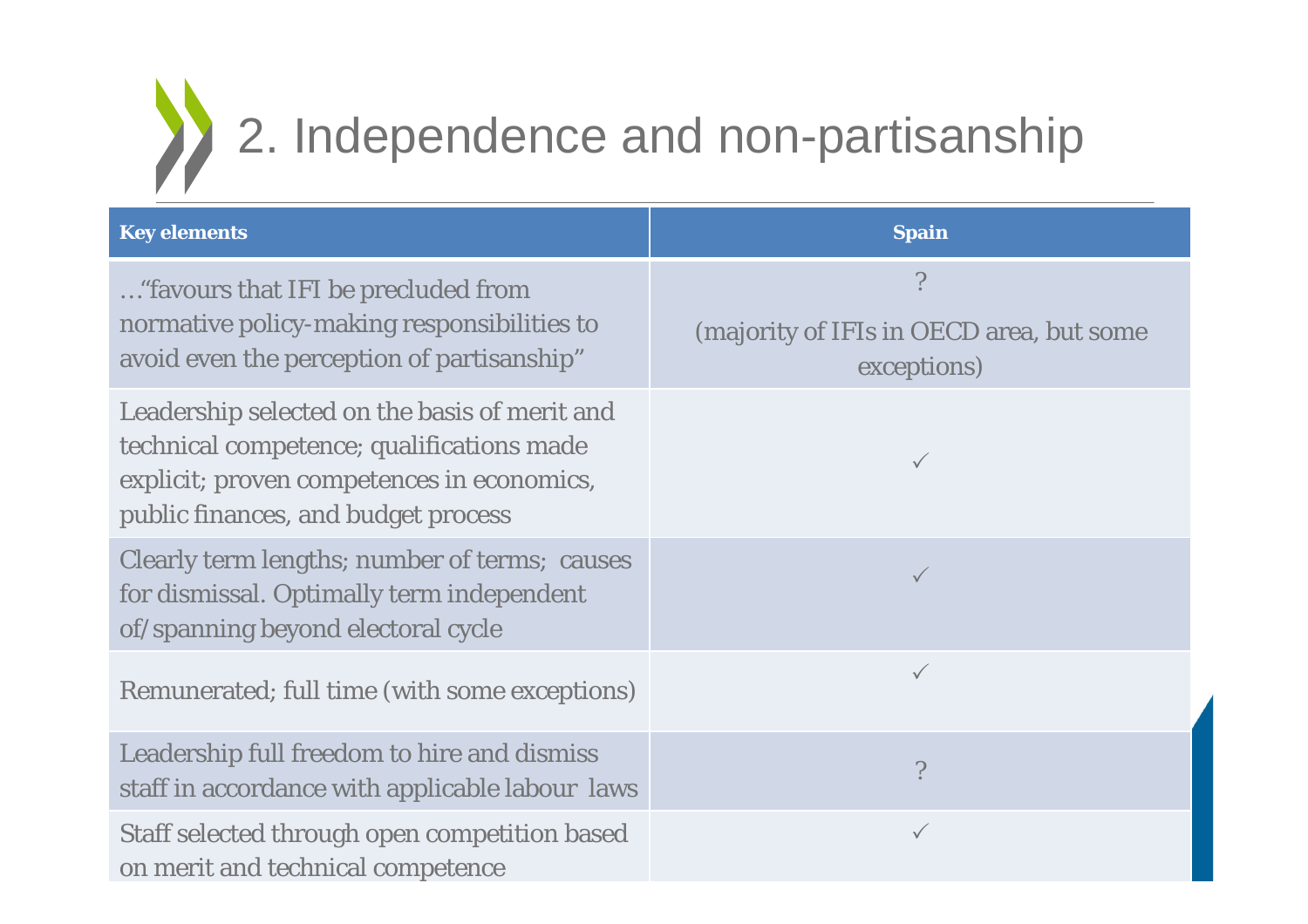

| <b>Key elements</b>                                                                                                                                 | <b>Spain</b> |
|-----------------------------------------------------------------------------------------------------------------------------------------------------|--------------|
| Defined in higher level legislation;<br>including types of, who may request,<br>and if appropriate timelines for<br>release of reports and analysis |              |
| Scope to produce reports and analysis<br>at own initiative and determine work<br>own programme (within mandate)                                     |              |
| <b>Clear links to budget process</b>                                                                                                                |              |
|                                                                                                                                                     |              |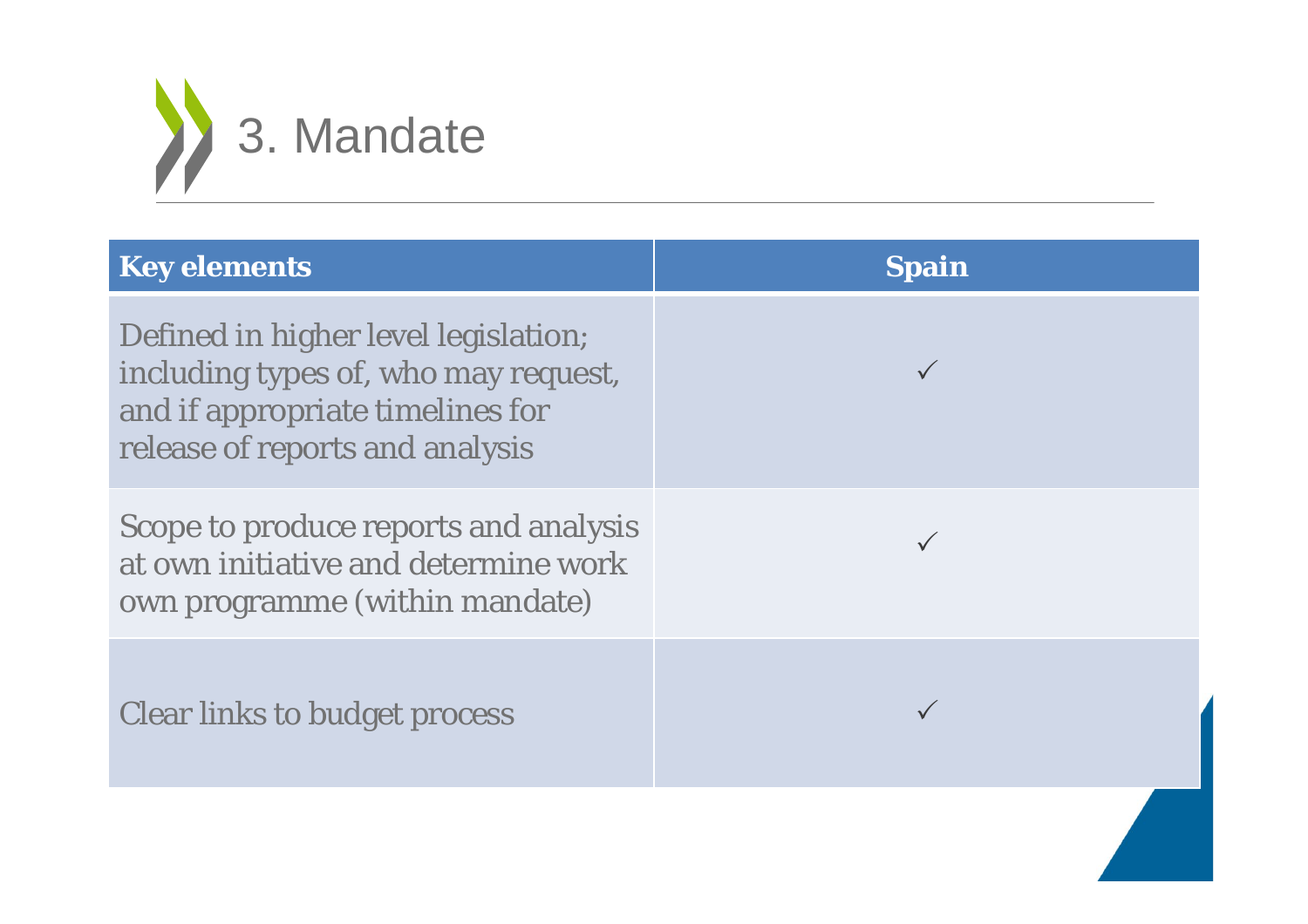

| <b>Key elements</b>                                                                                                  | <b>Spain</b> |
|----------------------------------------------------------------------------------------------------------------------|--------------|
| Commensurate with mandate (including resources for staff<br>and council members)                                     |              |
| Appropriations published and treated in the same manner<br>as the budget of other independent bodies (audit offices) | $\gamma$     |
| Multiannual funding commitments further enhance<br>independence and provide protection from political pressure       | $\cdot$      |
|                                                                                                                      |              |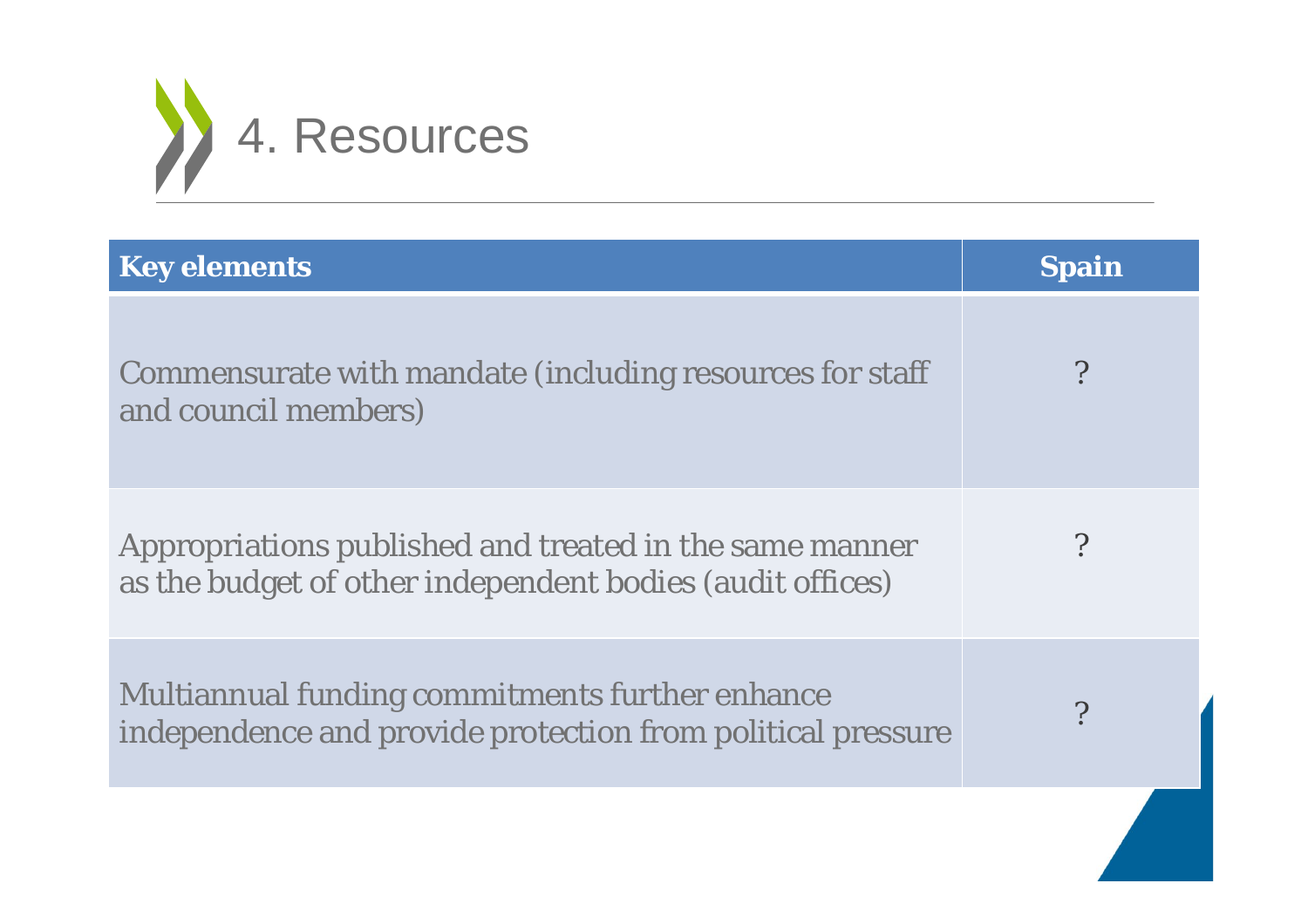

| <b>Key elements</b> | <b>Spain</b> |
|---------------------|--------------|
|---------------------|--------------|

Mechanisms to encourage appropriate accountability to the legislature:

- 1. Submission of IFI reports to parliament;
- 2. Appearance of IFI leadership or senior staff before the budget committee;
- 3. Parliamentary scrutiny of the IFI budget;
- 4. A role for parliament's budget committee (or equivalent) in IFI leadership appointments and dismissals *(e.g. Australia, Ireland, Korea, Mexico, Slovak Republic, UK, US).*

- 1. One report submitted to Parliament (main reports public).
- 2. AIRef President appears once per year before relevant committees. Both AIRefPresident and Parliament can ask for additional hearings
- 3. Scrutiny of budget (as part of overall central government budget).
- 4. President interviewed by Finance Committee as part of the appointment process.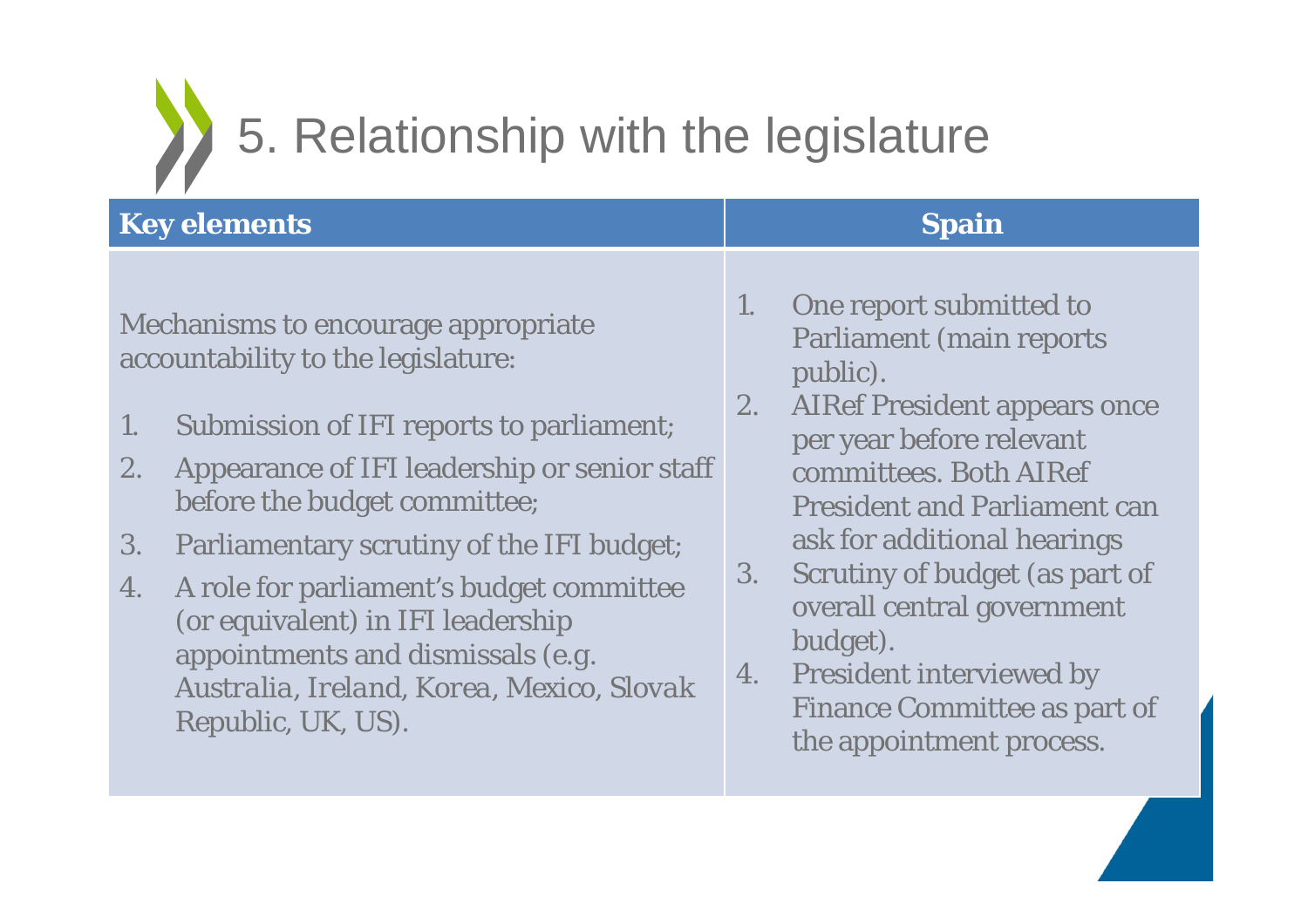

- Access in timely manner guaranteed in legislation, reaffirmed through protocols or MOU *(e.g. Australia, Slovak Republic).*
- At no cost or sufficient budget provided to cover potential costs *(e.g. for actuarial services).*
- Restrictions also clearly defined in legislation *(e.g. taxpayer confidentiality, sensitive information in areas of national defense).*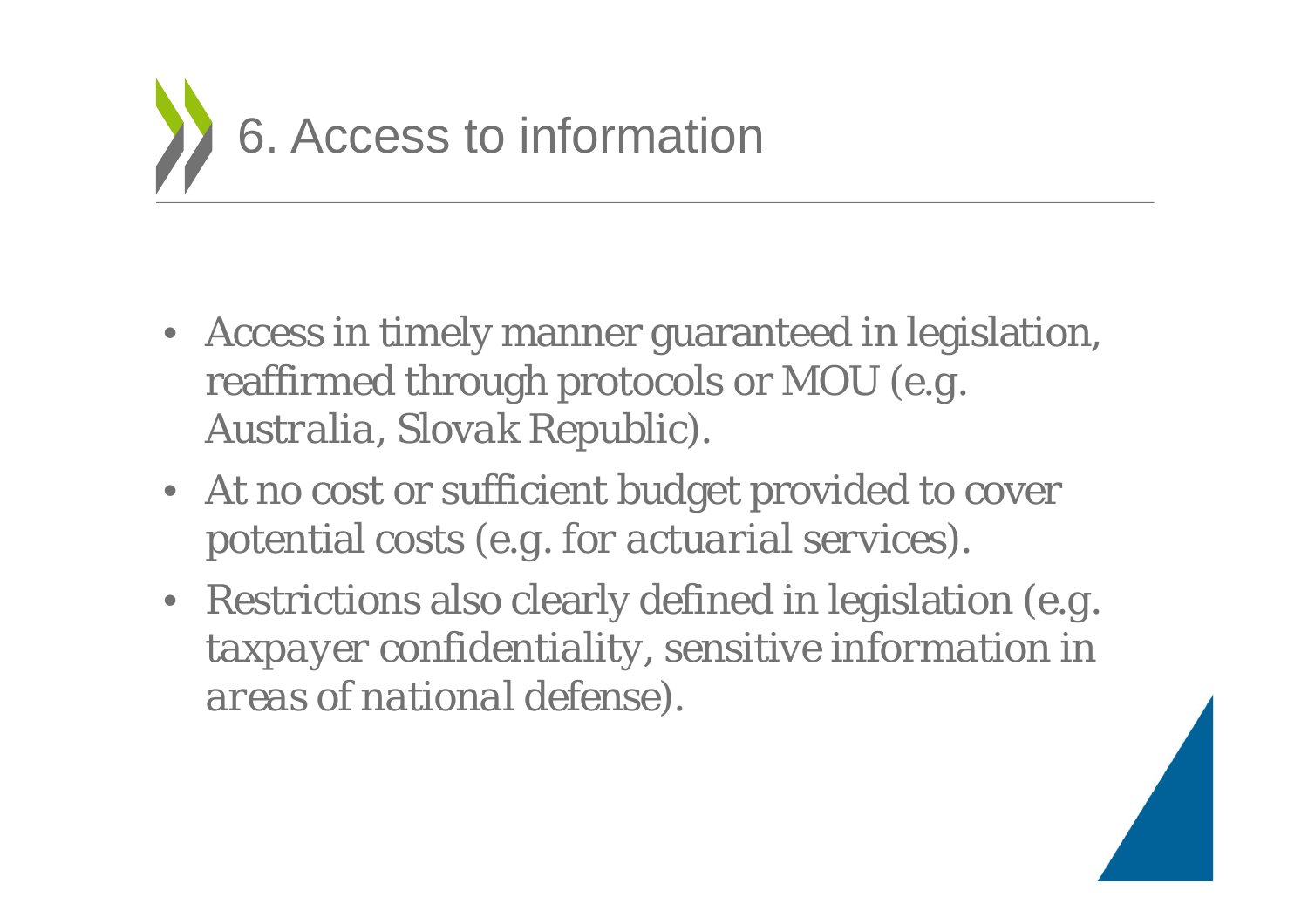

- $\bullet$  Special duty to act transparently; transparency key to building credibility.
- $\bullet$  Reports, analysis and underlying methodologies published and freely available; sent to legislature.
- • Develop effective communications channels with media and other stakeholders *("influence in fiscal policy is persuasive", warnings must be heard to be effective)*.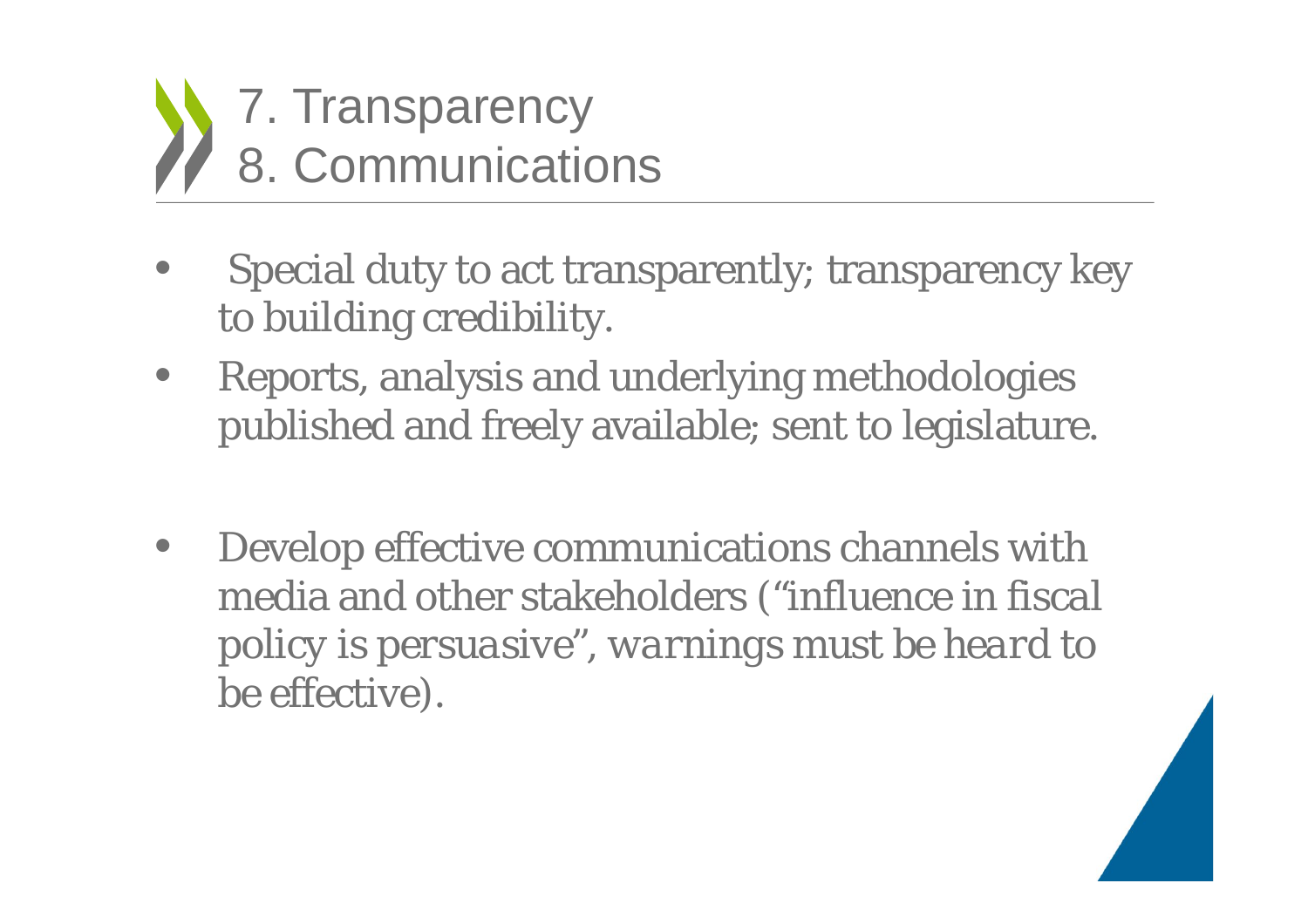

#### **"Whose watching the watchdog?**

- $\bullet$ Subject to some level of scrutiny if underlying methodology is published.
- $\bullet$ Permanent advisory panel or board *(e.g. Netherlands, Slovak Republic, UK, US).*
- Peer review of selected pieces of work *(e.g. Canada)*
- Peer reviews by academics (on scientific value) and by clients (on policy relevance) every 5 years in the Netherlands.
- In-depth evaluations or reviews *(e.g. in legislation UK, Australia, others planned/committed to, e.g. Ireland/Spain; new workstream in PBO network).*